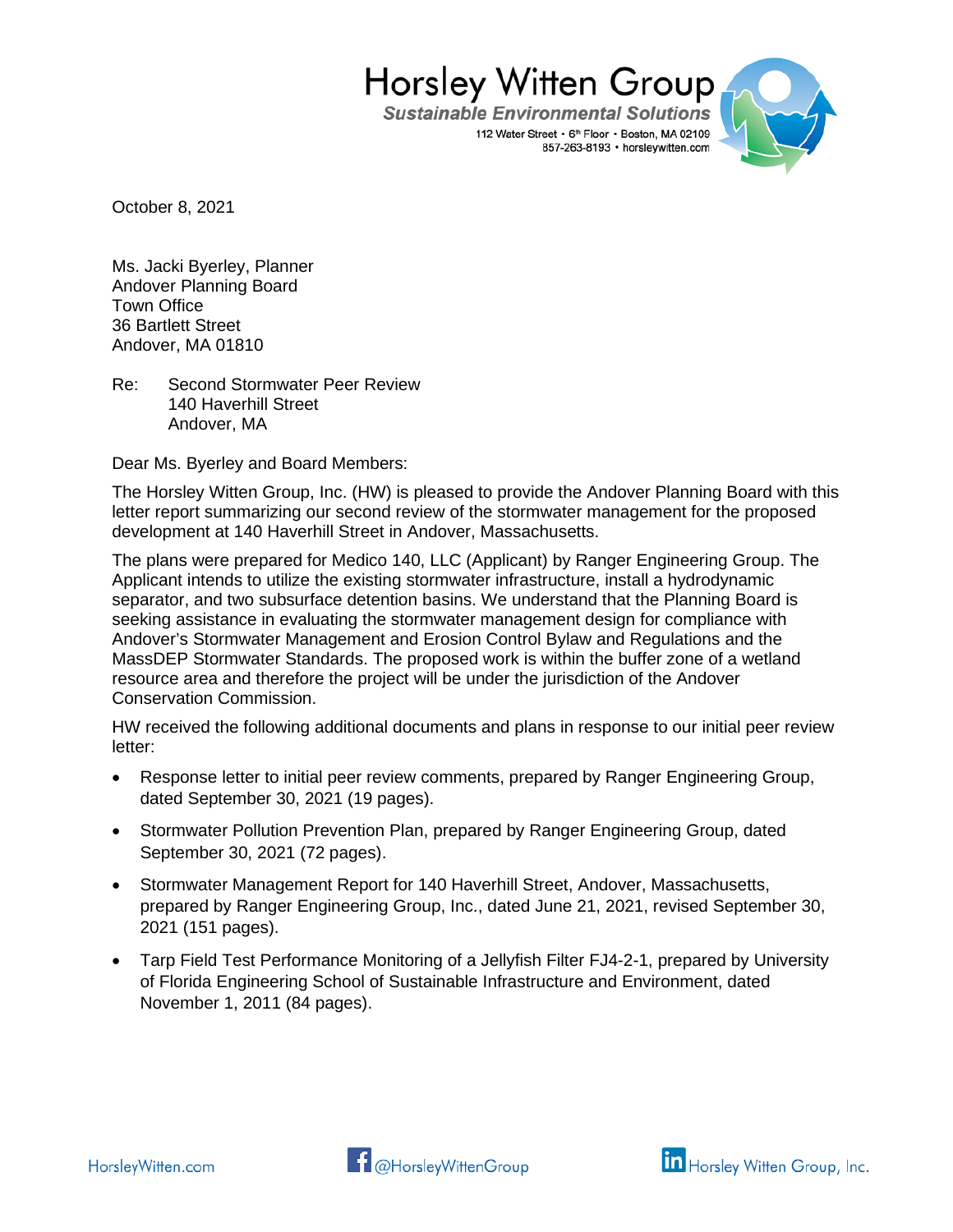Andover Planning Board October 8, 2021 Page 2 of 8

• Proposed Site Plan Documents for 140 Haverhill Street, Andover, Massachusetts, prepared by Ranger Engineering Group, Inc., dated July 9, 2021, revised September 29, 2021, which includes:

| O        | Cover Sheet                                 | Sheet CS0001 |
|----------|---------------------------------------------|--------------|
| O        | Notes and Legend                            | Sheet CS0002 |
| $\circ$  | <b>Existing Conditions Plan</b>             | Sheet CS0201 |
| O        | Form A Plan                                 | Sheet CS0202 |
| O        | Demolition Plan                             | Sheet CS0501 |
| O        | <b>Construction Phasing Plan</b>            | Sheet CS0501 |
| O        | Layout and Materials Plan                   | Sheet CS1001 |
| O        | Grading and Drainage Plan                   | Sheet CS1501 |
| O        | <b>Utility Plan</b>                         | Sheet CS1701 |
| $\circ$  | Fire Truck Turning Plan                     | Sheet CS2701 |
| O        | Sewer and Drainage Profiles                 | Sheet CS3501 |
| $\circ$  | <b>Site Details</b>                         | Sheet CS6001 |
| O        | <b>Utility Details</b>                      | Sheet CS6002 |
| $\circ$  | Drainage Details                            | Sheet CS6003 |
| $\circ$  | <b>Drainage Details</b>                     | Sheet CS6004 |
| $\Omega$ | <b>Erosion and Sediment Control Plan</b>    | Sheet CS8001 |
| $\circ$  | <b>Erosion and Sediment Control Details</b> | Sheet CS8501 |
| O        | Landscape Plan                              | Sheet L1     |

### **Stormwater Review**

HW has reviewed the documents listed above and has the following additional comments concerning the stormwater management design in accordance with the Massachusetts Stormwater Handbook (MSH) dated February 2008, and the Town of Andover Stormwater Management and Erosion Control Bylaw and Regulations amended May 11, 2021 (Stormwater Bylaw).

In accordance with Section VI. B. of the Andover Stormwater Bylaw the Stormwater Management Permit and Narrative provided by an Applicant shall contain sufficient information to verify compliance with the local Stormwater Bylaw and the MassDEP Stormwater Management Handbook. Below are comments relating to the standards as presented in the MSH. Where the more stringent requirements of the Andover Stormwater Regulations are applicable those comments are included.

The proposed site improvements are considered redevelopment and therefore are required to comply with MassDEP Stormwater Management Standards 2, 3, and 4 only to the maximum extent practicable and the pretreatment requirements of Standards 4, 5, and 6 only to the maximum extent practicable. Existing stormwater discharges shall comply with Standard 1 only to the maximum extent practicable. A redevelopment project shall also comply with all other requirements of the Stormwater Management Standards and improve existing conditions.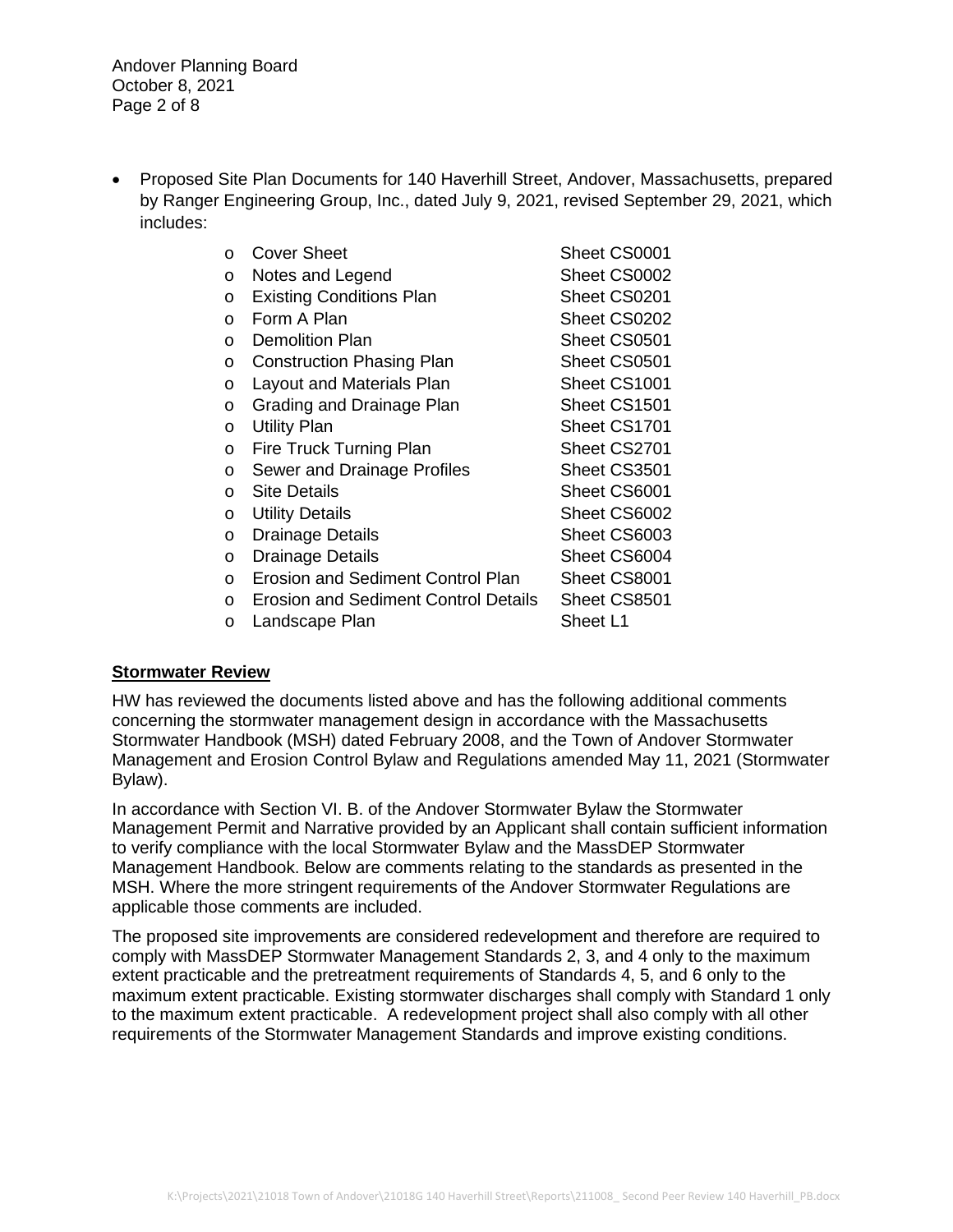Andover Planning Board October 8, 2021 Page 3 of 8

#### **The following comments correlate with our August 26, 2021 initial peer review letter; follow up comments are provided in bold font.**

- *1. Standard 1 states that no new stormwater conveyances (e.g. outfalls) may discharge untreated stormwater directly to or cause erosion in wetlands or waters of the Commonwealth.*
	- a. The proposed development will modify the existing stormwater drainage network to include subsurface detention chambers and structures to improve water quality (deep sump catch basin and hydrodynamic separator). The existing outfalls will not be altered, nor are any new outfalls proposed. HW recommends that the Applicant confirm that the existing outfalls are not causing erosion in the wetland resource areas.

**HW 10/08/21: The Applicant has revised the outlet configuration at the edge of the resource area. Under existing conditions there is an 18-inch reinforced concrete pipe (RCP) that discharges near wetland flag WF11B at elevation 82.15. There is a second 18-inch RCP that discharges near flag WF12B at elevation 81.40. The Applicant has revised the design to remove both of these pipes and install a new 18-inch pipe at elevation 82.15. The reconfiguration will create a wetland impact and will require an Order of Conditions from the Andover Conservation Commission. The Commission may require that the Applicant provide wetland mitigation to compensate for the area that will be filled with proposed flared end and riprap apron.**

**HW recommends that the Applicant provide the velocity calculations for the proposed 18-inch RCP pipe as well as the sizing calculations for the riprap apron. HW further recommends that the Applicant justify the removal of both RCP pipes.**

- **b. HW 10/08/21: The Applicant has proposed adding riprap to the existing 18-inch RCP that is outletting from the wetland resource area between WF18B and WF19B. This riprap is considered fill in a wetland and requires approval from the Conservation Commission. If erosion is not evident at this outlet the riprap apron may not be necessary.**
- *2. Standard 2 requires that post-development runoff does not exceed pre-development runoff off-site.*
	- a. The Applicant has provided Pre- and Post-Development Drainage Plans in the Stormwater Management Report (SMR). While HW follows the written descriptions of the proposed subcatchment areas, the plans do not appear to graphically show the different subcatchment areas. HW recommends that the Applicant revise the Drainage Plans for clarity.

# **HW 10/08/21: The Applicant has revised the Post-Development Drainage Plans to show the roof areas separately. HW has no further comment.**

b. Section VIII of the SMR states that the 10-year precipitation depth is 5.10 inches. However, the NOAA Precipitation Frequency Table and the HydroCAD model indicate that the depth for this location is 5.00 inches. HW recommends that the Applicant clarify the precipitation depth associated with the 10-year storm event.

# **HW 10/08/21: The Applicant has adjusted the HydroCAD calculations to utilize the**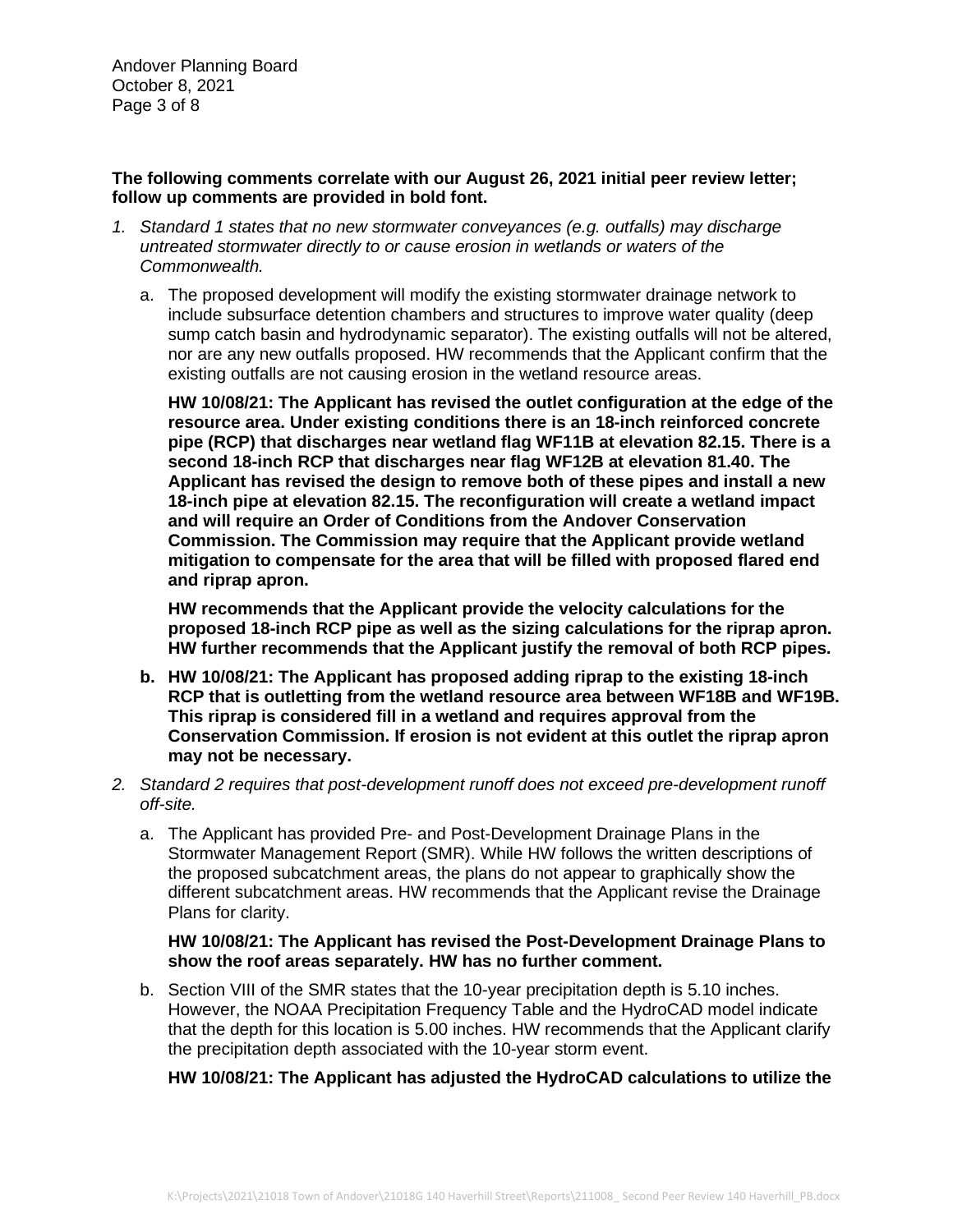Andover Planning Board October 8, 2021 Page 4 of 8

# **5.10 in depth. HW has no further comment.**

- c. The Applicant has provided a HydroCAD analysis to demonstrate that post-development runoff rates and volumes do not exceed those of pre-development conditions. HW has the following comments regarding the HydroCAD analysis:
	- i. It appears that the existing and proposed land coverage areas were not calculated directly from the plans. HW recommends that the Applicant confirm that the land areas are accurate.

### **HW 10/08/21: The Applicant has stated that the areas were taken from the plans and are accurate. HW has no further comment.**

ii. The HydroCAD model includes 13,000 sf and 3,600 sf for proposed roof area. However, based on the plans, Building 1 has an impervious area of 13,000 sf (39,000 GSF/3 floors) and Building 2 has an impervious area of 4,590 sf (9,180 GSF/2 floors). HW recommends that the Applicant revise the calculation accordingly.

# **HW 10/08/21: The Applicant has stated that the Building 2 GSF includes basement and therefore the 3,600 sf impervious area is correct. HW has no further comment.**

iii. The Applicant has indicated time of concentration as 6 minutes (direct entry) for all existing and proposed subcatchments. HW agrees with this assumption.

### **HW 10/08/21: No comment needed.**

iv. On the plans and in the HydroCAD model, Pond 5P shows a top of chamber elevation of 83.83. It appears that the surface elevation above this chamber system ranges from approximately 90-94 feet, resulting in cover ranging from 6.17-10.17 feet. Per the StormTech requirements, the maximum cover on a SC-310 chamber is 8 feet. HW recommends that the Applicant revisit the elevations of this chamber system to meet cover requirements.

### **HW 10/08/21: The Applicant has raised the chamber system design so that it meets the cover requirement. HW has no further comment.**

- *3. Standard 3 requires that the annual recharge from post-development shall approximate annual recharge from pre-development conditions.*
	- a. The Applicant has stated that test pits were not performed due to site layout. However, based on both aerial imagery and the plans, it appears that there is sufficient space in the lawn to complete preliminary test pits to confirm the estimated seasonal high ground water elevation (ESHGW) within or near the footprint of the detention systems. In addition, Section VI.B.1.f.2 of the Andover Stormwater Regulations requires an accurate determination of groundwater. HW recommends that the Applicant perform the required test pits.

**HW 10/08/21: The Applicant conducted test pits and added test pit logs to the plans. It appears that Test Pit 1 was labeled as TP2 on the Existing Conditions Plan. HW recommends updating the label to avoid confusion.**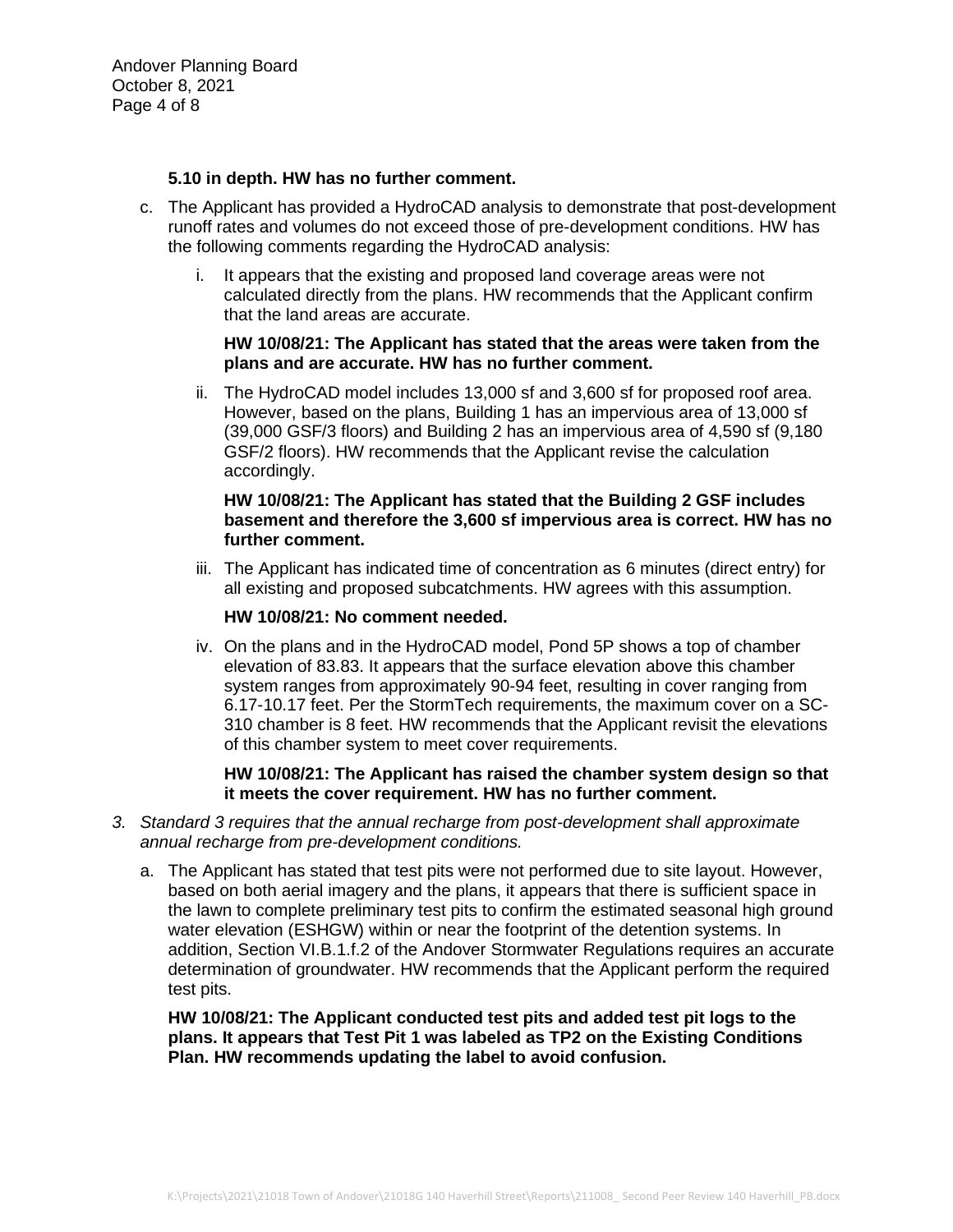Andover Planning Board October 8, 2021 Page 5 of 8

> b. The Applicant has designed the underground chambers as a detention system, so no groundwater recharge is provided. As the project is considered redevelopment, this is reasonable. However, the Applicant has not conducted test pits to confirm the ESHGW beneath the detention systems. HW recommends that test pits are conducted beneath the systems and if it is determined that the detention systems are located within the water table impermeable liners are added around the subsurface systems. The concern is that groundwater will enter the system and the available storage modeled will be reduced.

**HW 10/08/21: The top of the subsurface chamber system 3P is set at elevation 87.5 and groundwater in the area based on TP2 and TP3 is approximately 87.2. The Applicant has added an impermeable liner to prevent groundwater from entering the chamber system. HW recommends that the Applicant also confirm that buoyance will not be an issue for this system.**

- *4. Standard 4 requires that the stormwater system be designed to remove 80% Total Suspended Solids (TSS) and to treat 1.0-inch of volume from the impervious area for water quality.*
	- a. The Applicant has stated that the project achieves 81% TSS removal via deep sump catch basins and a hydrodynamic separator located just before the stormwater system discharges into the wetland. HW has the following comments on this calculation:
		- i. The Applicant has not provided a detail or manufacturer information for the hydrodynamic separator. HW recommends that the Applicant provide a detail, manufacturer information, and manufacturing calculations to take credit for the TSS removal.

**HW 10/08/21: The Applicant has proposed two Contech Jellyfish filters directly upstream of the two discharge points into the wetland, JF4 is downstream of CB 5 and JF8 is downstream of DMH 5. Based on the standard details provided on Contech's website, the Jellyfish filters are designed to be used offline. The JF4 has a peak treatment capacity of 0.45 cfs and the JF8 has a peak treatment capacity of 1.96 cfs. The runoff that will pass through these two filters during the larger storms is much higher (15 cfs during a 2-year storm and up to 42 cfs during a 100-year storm). HW recommends that the Applicant confirm that these filters will function as intended and flooding will not occur during the larger storm events.**

ii. It appears that all new catch basins (CB) will have deep sumps. It is not clear which existing catch basins will be replaced with deep sump catch basins. HW recommends that any existing catch basin that is not a deep sump be replaced and that the plans are clarified and the TSS calculations are updated if applicable.

**HW 10/08/21: The Applicant has updated the plans to indicate which CBs will be replaced with deep sump catch basins. HW has no further comment.**

iii. CB 5 and the subsequent DMH do not include a hydrodynamic separator before discharge to the wetland. This is not required under Standard 7 (redevelopment), but HW recommends updating the TSS calculations to include a separate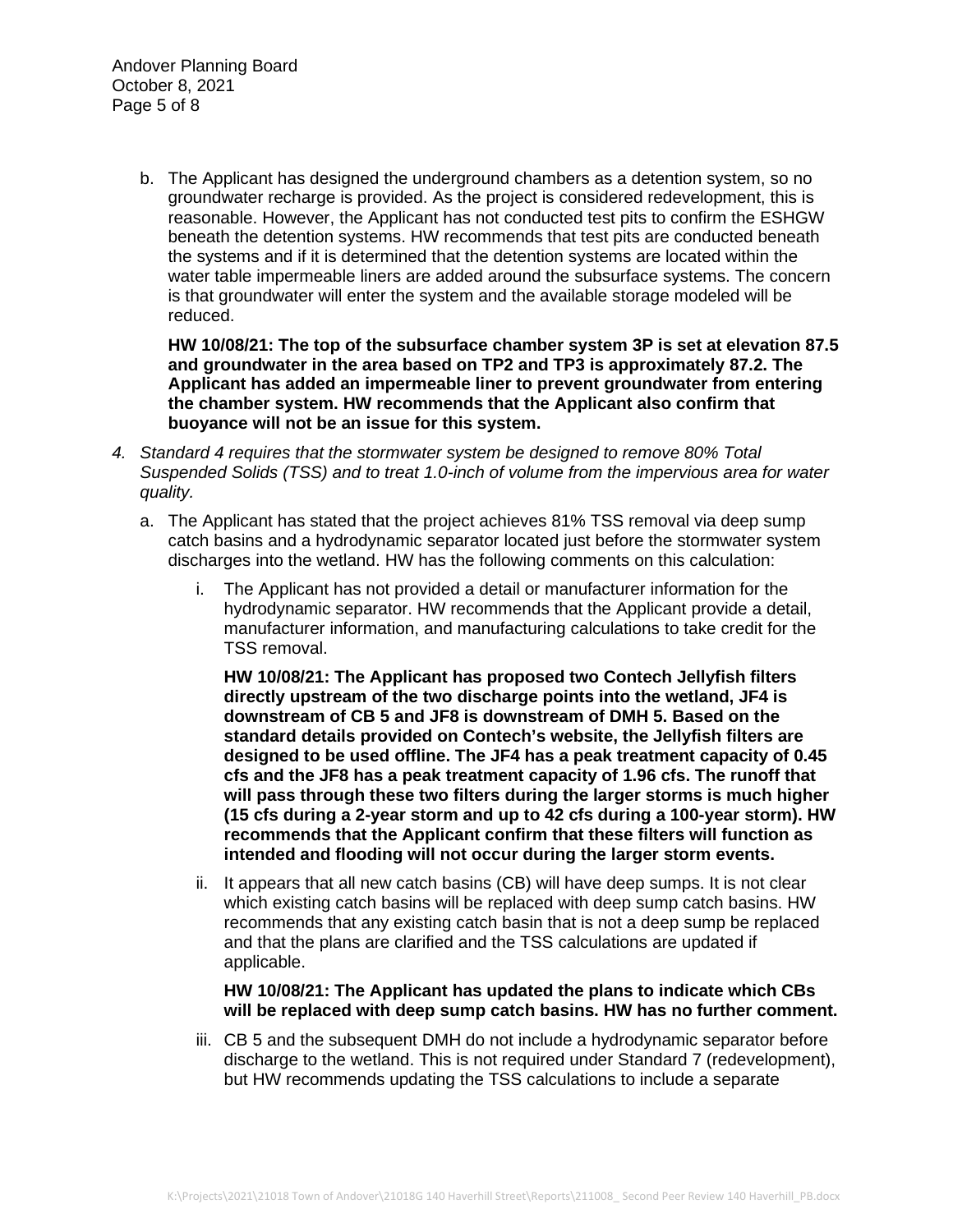calculation for this area. If feasible HW encourages the Applicant to provide water quality measures at all discharge points and provide justification to the Planning Board if it is not possible.

**HW 10/08/21: The Applicant has added another Jellyfish filter to the DMH after CB5. See comment 4.a.i above.**

- *5. Standard 5 is related to projects with a Land Use of Higher Potential Pollutant Loads (LUHPPL).*
	- a. The Applicant has noted that the proposed project is not considered a LUHPPL. The traffic assessment memo prepared by Bayside Engineering notes that daily trips would be reduced from 896 trips per day (existing) to 112 trips per day (proposed). Therefore Standard 5 is not applicable.

### **HW 10/08/21: No further comment.**

- *6. Standard 6 is related to projects with stormwater discharging into a critical area, a Zone II or an Interim Wellhead Protection Area of a public water supply.*
	- a. The site does not discharge to a critical area, therefore Standard 6 is not applicable.

# **HW 10/08/21: No further comment.**

- *7. Standard 7 is related to projects considered Redevelopment. A redevelopment project is required to meet the following Stormwater Management Standards only to the maximum extent practicable: Standard 2, Standard 3, and the pretreatment and structural best management practice requirements of Standards 4, 5, and 6. Existing stormwater discharges shall comply with Standard 1 only to the maximum extent practicable. A redevelopment project shall also comply with all other requirements of the Stormwater Management Standards and improve existing conditions.*
	- a. The proposed project is considered a redevelopment, therefore Standard 7 is applicable. Once the Applicant has addressed the other stormwater comments in this letter and raised by the Town it appears that the Applicant complies with Standard 7 and is improving existing conditions

### **HW 10/08/21: No further comment.**

- *8. Standard 8 requires a plan to control construction related impacts including erosion, sedimentation or other pollutant sources.*
	- a. The Applicant has provided a Soil Erosion & Sediment Control Plan as well as a longterm pollution prevention plan. The Applicant has noted that a Stormwater Pollution Prevention Plan (SWPPP) is also included, but HW was unable to locate and review the SWPPP. The Planning Board may choose to require receipt of the SWPPP as a condition of approval.

**HW 10/08/21: The Applicant has provided a draft SWPPP as part of the submission package. The SWPPP is considered a living document that will be finalized by the contractor prior to land disturbance. HW has no further comment.**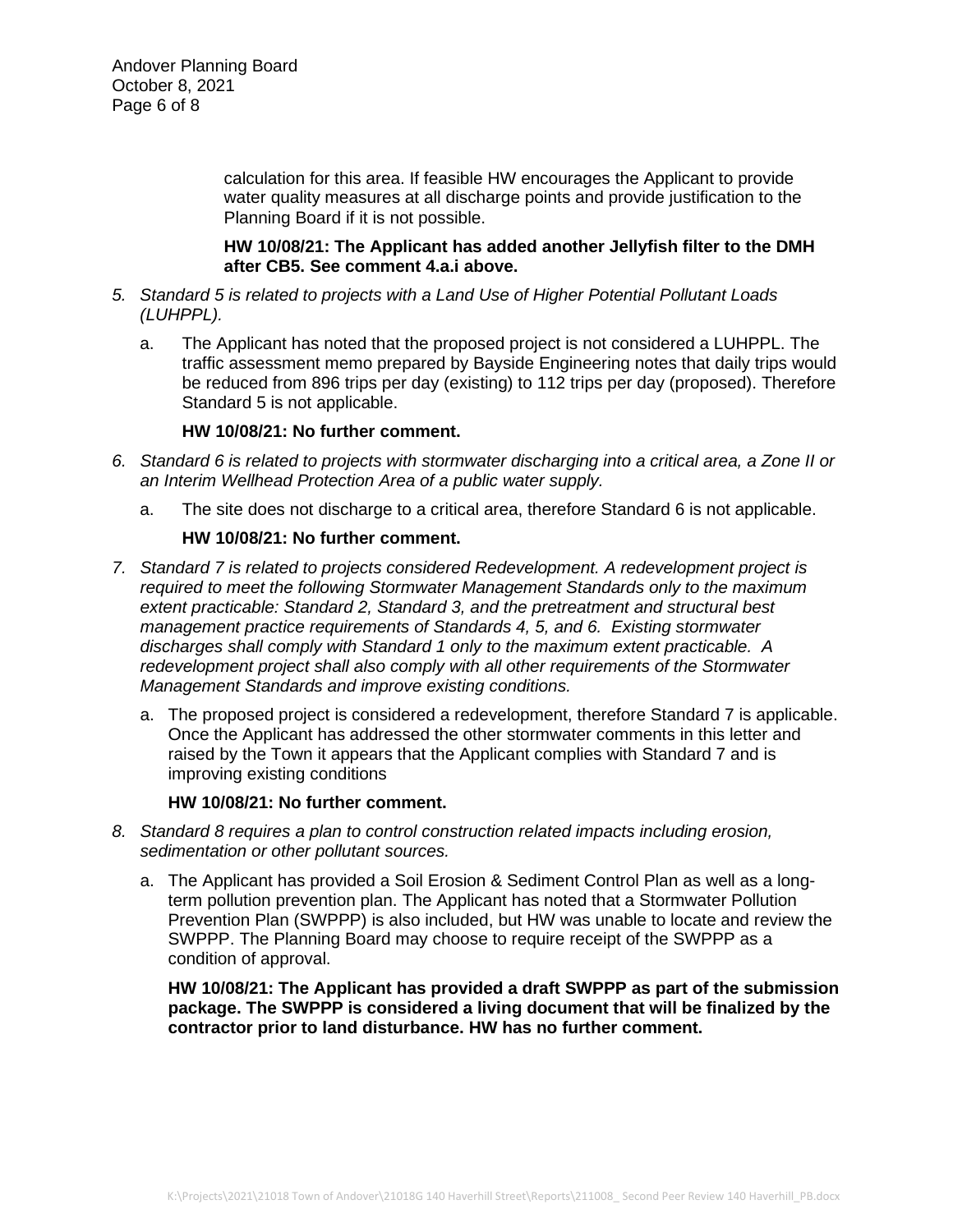- *9. Standard 9 requires a Long-Term Operation and Maintenance (O&M) Plan be provided.*
	- a. The Applicant has provided a Stormwater Operation and Maintenance (O&M) Plan, which includes instructions for maintenance of stormwater control measures, an O&M budget, and an O&M log. HW has the following comments in relation to the O&M Plan provided by the Applicant:
		- i. Per MSH Volume 2, Chapter 2, HW recommends that the O&M Plan be revised to require catch basin inspection and maintenance four times per year.

### **HW 10/08/21: The Applicant has revised the O&M plan to require quarterly catch basin maintenance. HW has no further comment.**

ii. HW recommends that the Applicant include a simple sketch with the O&M Plan that clearly labels the various stormwater practices to be inspected.

# **HW 10/08/21: The Applicant has added a sketch plan locating the various stormwater practices. HW has no further comment.**

iii. The Applicant refers to infiltration basins in the O&M Plan. As no infiltration basins are proposed, HW recommends clarifying as to whether this refers to the existing wetland areas, or something else.

# **HW 10/08/21: The Applicant has removed this reference. HW has no further comment.**

iv. Per Andover Stormwater Regulations Section VI.C.1.b.5, HW recommends that the Applicant provide a copy of the O&M Plan signed by the owner of the site.

# **HW 10/08/21: The Applicant has provided an unsigned O&M plan. HW recommends that the Applicant provide a signed copy to the Planning Board prior to land disturbance.**

### *10. Standard 10 requires an Illicit Discharge Compliance Statement to be provided.*

a. The Applicant has stated that there are no known or suspected illicit discharges. HW recommends that the Applicant provide an Illicit Discharge Compliance Statement signed by the property owner prior to any land disturbance.

**HW 10/08/21: The Applicant has provided an unsigned Illicit Discharge Compliance Statement. HW recommends that the Applicant provide a signed copy to the Planning Board prior to land disturbance.**

# *11. Andover Stormwater Regulations Additional Comments*

- a. Section IX (Design Criteria)
	- i. C Pretreatment: The Applicant must size all pretreatment practices (deep sump catch basins) to accommodate one-years' worth of sediment and debris using the calculation provided in Andover's regulations. HW recommends that the Applicant provide the required calculation.

**HW 10/08/21: The Applicant has calculated the annual sediment load for each catch basin using Andover's formula of 83.3 ft3/yr/acre. All catch basins have less than 4 feet of sediment, except for CB 8, which has been**